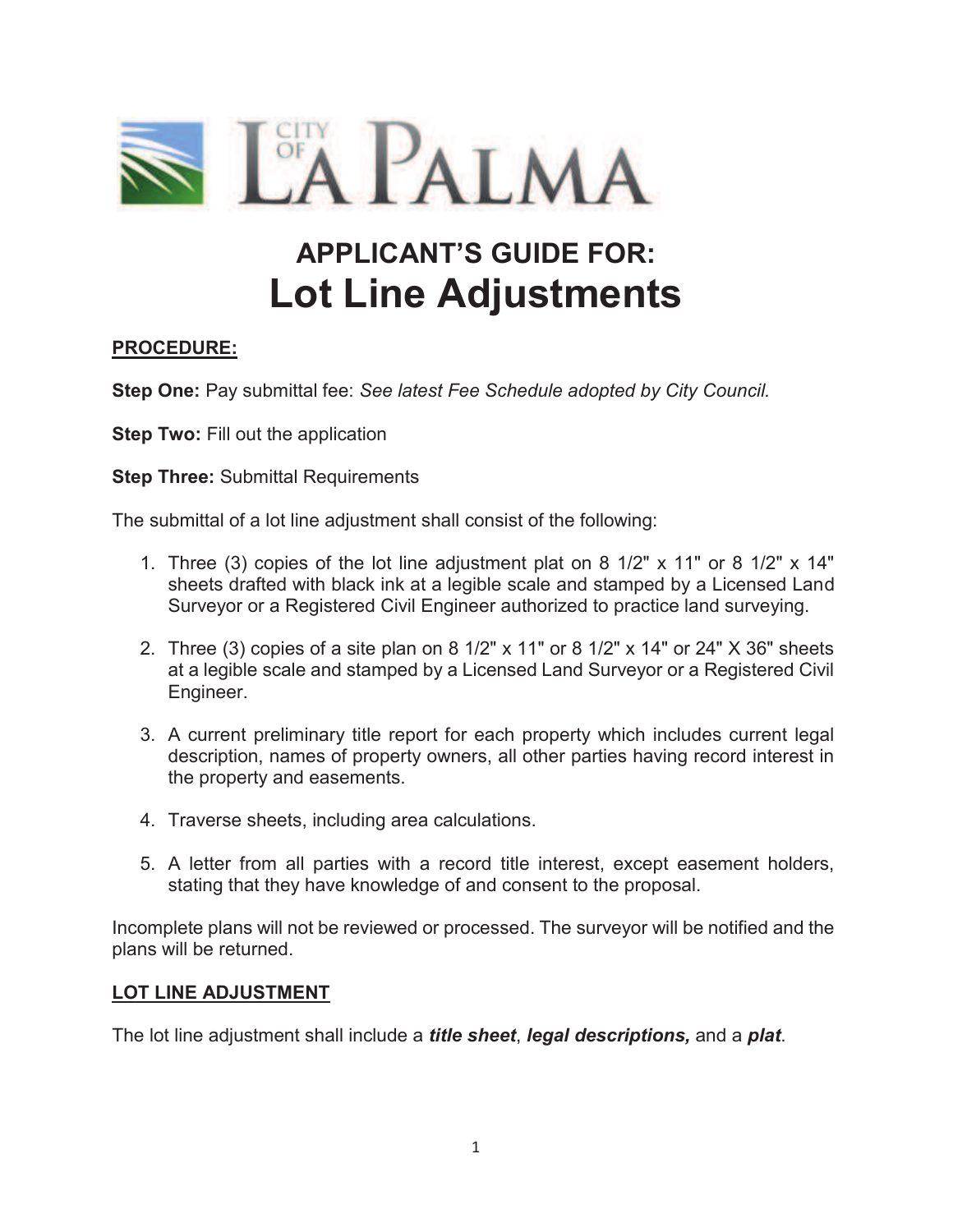# **TITLE SHEET**

All owners' signatures shall be notarized. If the property is owned by a corporation, two signatures are required (typically the president or vice president and the secretary) unless documentation is received from the corporation authorizing one signature. If the property is owned by a partnership, the signature of at least one partner is required.

The notary acknowledgments may be stapled to the front of the title sheet or may be incorporated into the lot line adjustment below the Record Owners Certification. The example title sheet is one page; however additional pages may be used if necessary.

# **LEGAL DESCRIPTIONS**

A written legal description using metes and bounds description must be provided for each adjusted parcel.

# **PLAT**

The plat may be based on record data. A Record of Survey is not required by the City. However, the City recognizes that a surveyor may recommend to the client, that a survey be performed or the client may request a survey be performed. If a survey is performed for the Lot Line Adjustment, the surveyor must comply with Section 8762 of the Land Surveyor's Act.

The plat shall include the following items:

- 1. Map scale and north arrow
- 2. Label and dimension adjacent street(s). Label and dimension distance to centerline of nearest cross street.
- 3. Existing and proposed lot layout. List a Basis of Bearing. Show bearings and distances for all lot lines. Use a heavy solid line for the property boundary, solid lines for proposed property lines; and light dashed lines for existing property lines to be adjusted or removed.
- 4. Existing and proposed lot numbers or letters. Building lots shall be numbered and non-building lots (i.e. open space, slopes, or private streets) shall be lettered.
- 5. Gross and net areas of each lot. Net area is the gross area excepting easements for ingress and egress purposes.
- 6. Underlying parcels and adjacent parcels identified in ghost lettering.
- 7. Existing easements, both public and private. Label each easement. Easement notes may be used to indicate type of easement, party in favor of, for what purpose, recorded instrument number and date recorded.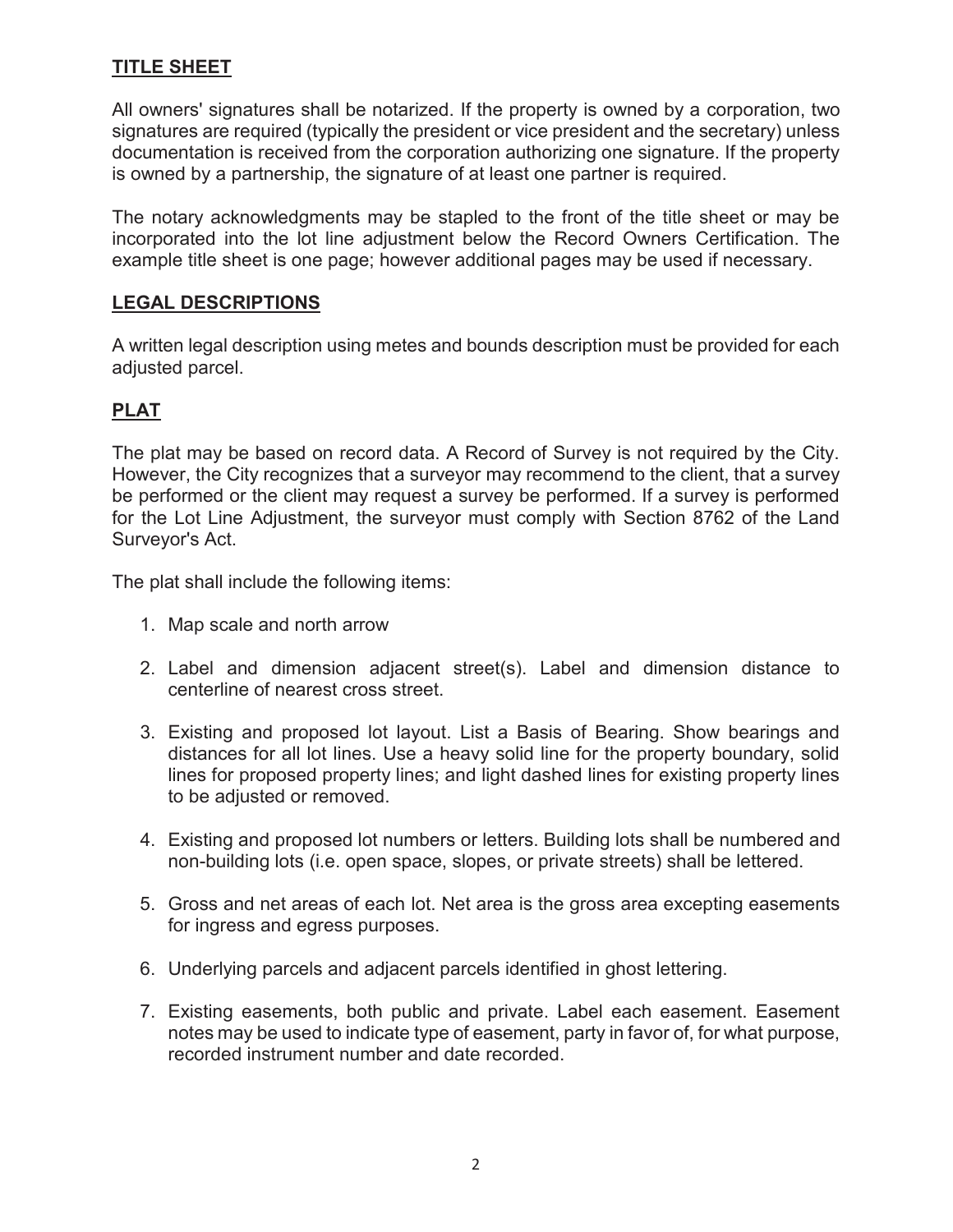- 8. A statement of whether the plat was prepared based on record data or based on a survey performed for plat preparation. If the plat is based on record data, the source of all bearings and distances must be clearly indicated.
- 9. An Index Map if the Plat is 3 pages or greater.

# **SITE PLAN**

The site plan shall be signed and stamped by the responsible surveyor and shall include all the information shown on the plat and shall also include the following information to assist in determining conformance with building code, zoning code and easement requirements. The Site Plan will not be recorded.

- 1. Net area of each lot.
- 2. Property Addresses
- 3. Location of all existing and proposed structures.
- 4. Dimension distance of front, side, and rear building setbacks.
- 5. Location of all block walls and retaining walls
- 6. Slopes, including top of slope and toe of slope elevations.
- 7. Existing and proposed drive approaches and drive aisles
- 8. Parking layout and parking stall count for each proposed parcel if industrial, commercial or multiple family zoning.
- 9. Proposed easements, to check for potential conflicts. The easement must be recorded by a separate document and will be processed by the Real Property Section.

#### **PLAN CHECKING**

Plans will be scheduled for plan checking in the order they are received. The first plan check will be thorough and every attempt will be made to mark all plan deficiencies. The surveyor will be notified as soon as the plan check is complete and ready for pickup. The plan check will be returned with a notice of incompleteness letter listing items to be submitted prior to approval by the City Engineer.

The plan checker will request the lot line adjustment plat originals when the corrections requested are minor and will be sufficient to complete the plans. Originals are to be in ink on mylar, vellum, or bond paper.

After a final check has been made to verify that all corrections have been incorporated, the plat will be reviewed and approved by the City Engineer.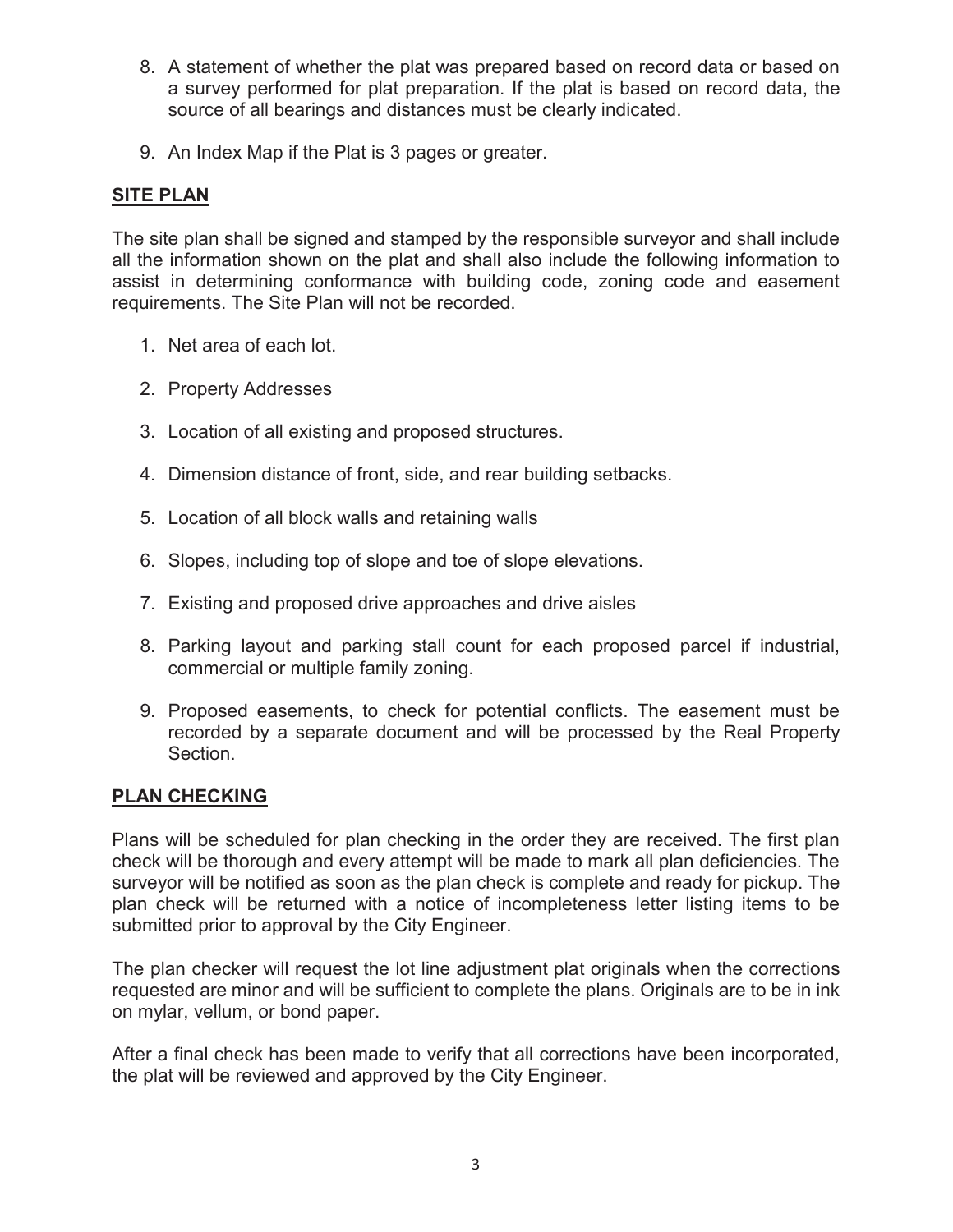# **DEEDS**

The lot line adjustment does not by itself transfer title, adjust liens of mortgages and deeds of trust, or adjust assessments for the properties affected by the lot line adjustment. The lot line adjustment must be reflected in a deed if it affects parcels in different ownership or parcels under the same ownership but encumbered by separate security interests.

# **RECORDING**

The surveyor will be notified as soon as the lot line adjustment plat has been approved to pick up the plat, prepare deeds and record both the plat and deeds in the Office of the Orange County Recorder. At the owner's written request, the approved lot line adjustment will be released to a designated title company or lawyer to prepare the deeds and record both the plat and deeds in the Office of the Orange County Recorder. A copy of the recorded lot line adjustment and deed shall be submitted to the City of La Palma Department of Public Works.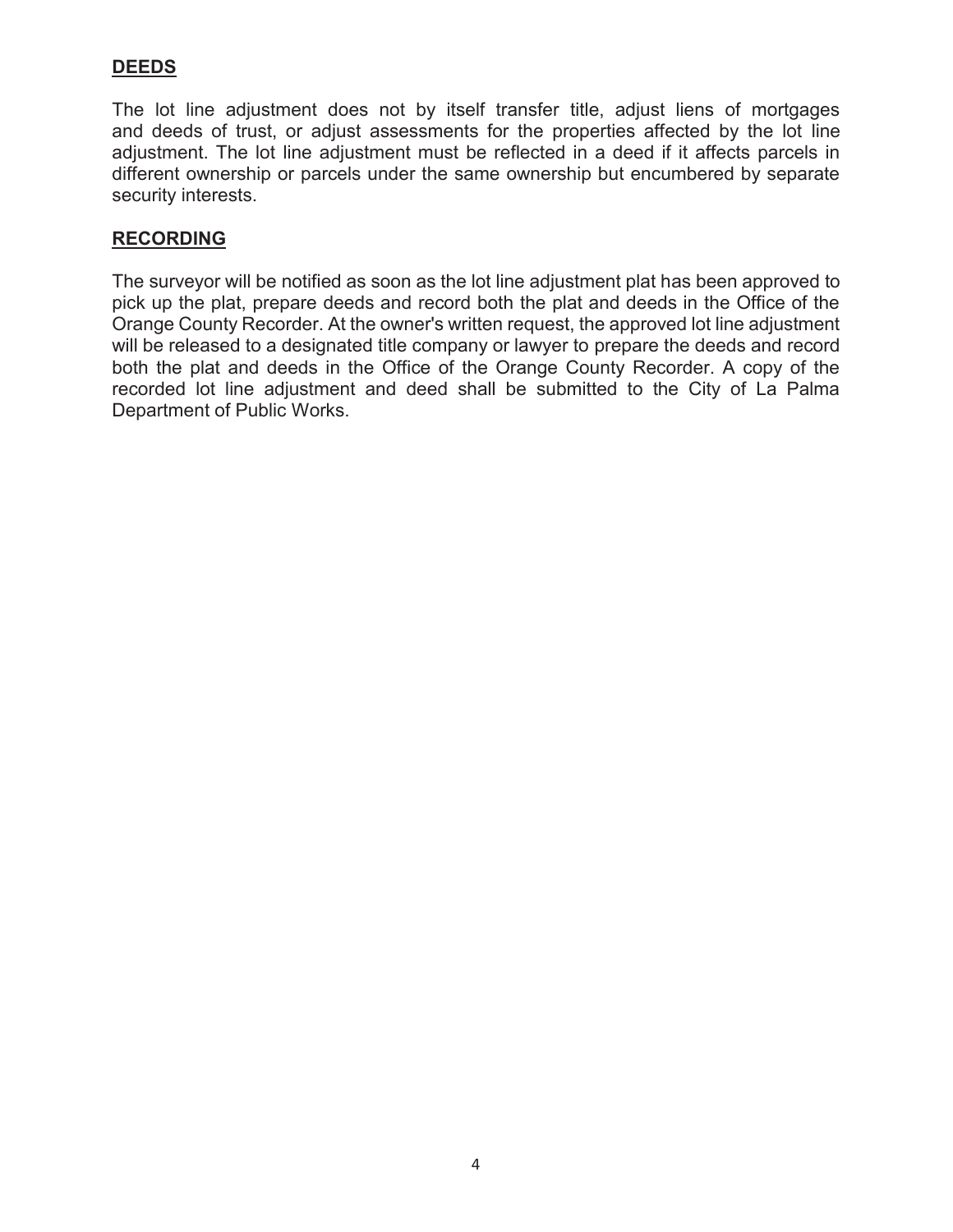|             | RECORDING REQUESTED BY<br>AND WHEN RECORDED MAIL TO |  |
|-------------|-----------------------------------------------------|--|
|             |                                                     |  |
| <b>NAME</b> | <b>City of La Palma</b>                             |  |
|             | <b>Office of the City Clerk</b>                     |  |
|             | ADDRESS 7822 Walker Street                          |  |
|             | CITY & La Palma                                     |  |
|             | <b>STATE California</b>                             |  |
| <b>ZIP</b>  | 90623                                               |  |
|             |                                                     |  |
|             | TITLE ORDER NO.<br><b>ESCROW NO</b>                 |  |

SPACE ABOVE THIS LINE FOR RECORDER=S USE

# **CITY OF LA PALMA**

Lot Line Adjustment 2015-XX

I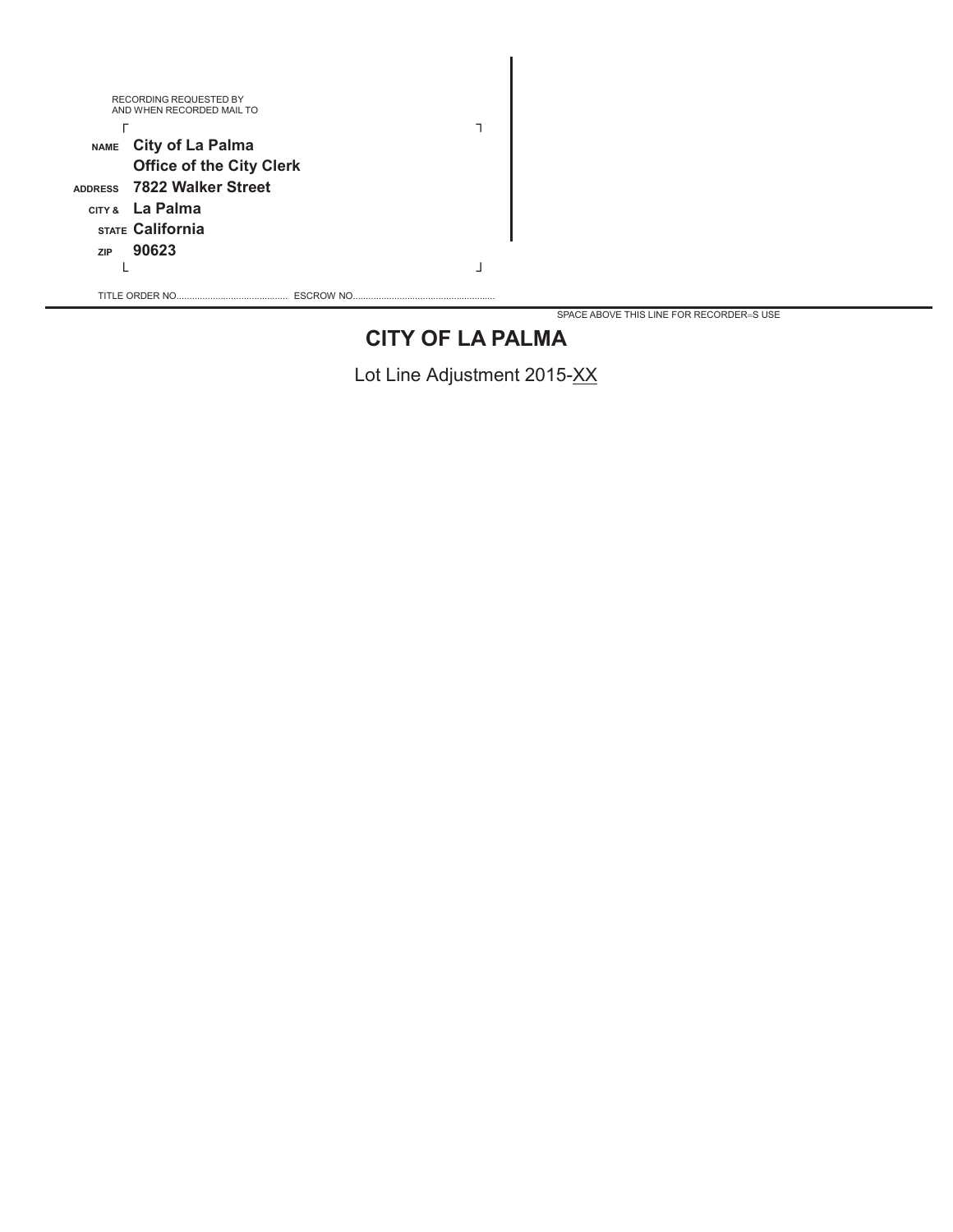|--|--|

 $\mathsf{By} \_\_\_\_\_\_\_\$ 

 **(insert name)** , Community Development Director of the City of La Palma

STATE OF CALIFORNIA

COUNTY OF **ORANGE** } ss.

On **(insert date)** before me, **(insert name)** , a Notary Public, personally appeared **(insert name)** who proved to me on the basis of satisfactory evidence to be the person whose name is subscribed to the within instrument and acknowledged to me that he executed the same in his authorized capacity, and that by his signature on the instrument the person, or the entity upon behalf of which the person acted, executed the instrument.

I certify under PENALTY OF PERJURY under the laws of the State of California that the foregoing paragraph is true and correct.

WITNESS my hand and official seal

Signature \_\_\_\_\_\_\_\_\_\_\_\_\_\_\_\_\_\_\_\_\_\_\_\_\_\_\_\_\_\_\_\_\_\_ FOR NOTARY SEAL OR STAMP